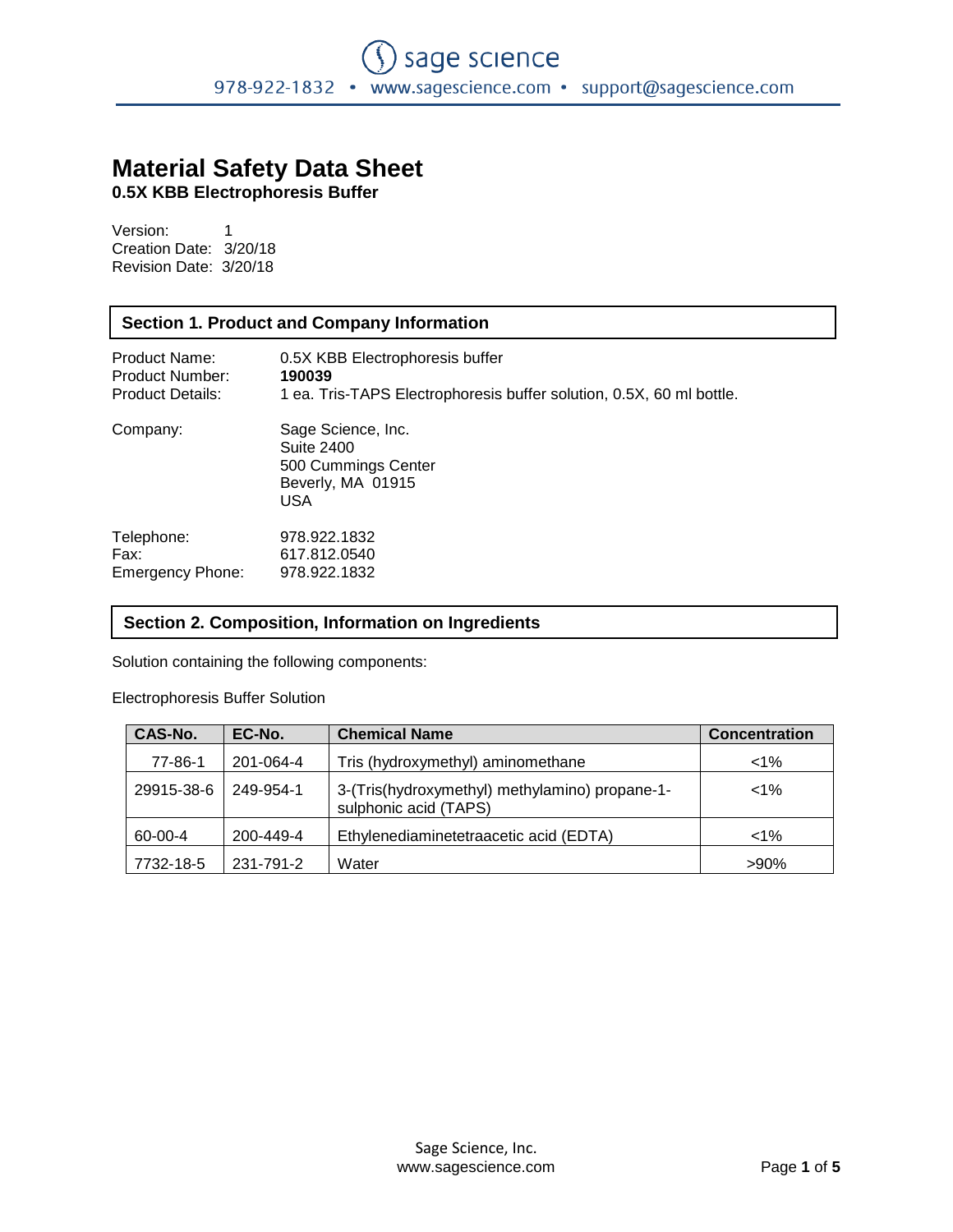# **Section 3. Hazards Identification**

# **Emergency Overview**

Appearance: Clear Liquid

**Potential Acute Health Effects:** Not available **Potential Chronic Health Effects:** Not available

# **Section 4. First Aid Measures**

| Skin:<br>Wash with soap rinse with plenty of water.                                                             |  |
|-----------------------------------------------------------------------------------------------------------------|--|
| Eyes:<br>Flush eyes with water as a precaution                                                                  |  |
| <b>Ingestion:</b><br>If swallowed, wash out mouth with water provided person is conscious. Call a<br>physician. |  |

# **Section 5. Fire-Fighting Measures**

No information available.

# **Section 6. Accidental Release Measures**

#### **Personal precautions**

No information available.

#### **Environmental precautions**

No information available.

# **Section 7. Handling and Storage**

#### **Handling**

Wash thoroughly after handling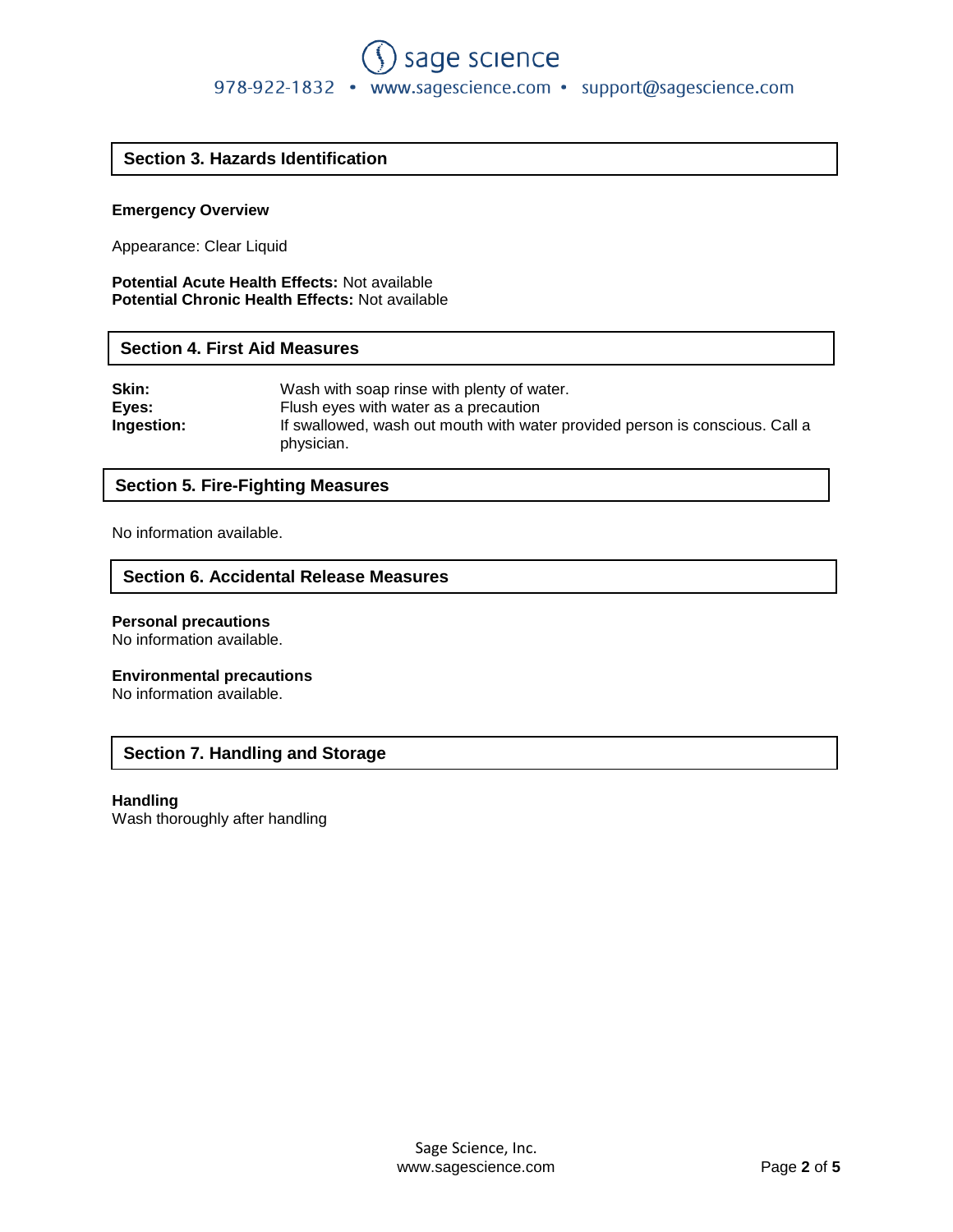# **Section 8. Exposure Controls/Personal Protection**

Contains no substance with occupational exposure limit values. Facilities using this substance should be equipped with an eye-wash station.

#### **Personal protective equipment**

|                  | <b>Respiratory protection:</b> Respiratory protection is not required.     |
|------------------|----------------------------------------------------------------------------|
| Hand protection: | Handle with gloves.                                                        |
| Eye protection:  | Use safety glasses with side-shield conforming to OSHA 29 CFR 1910.133 and |
|                  | European Standard EN-166                                                   |
| <b>Clothing:</b> | Wear appropriate clothing to prevent skin exposure.                        |

# **Section 9. Physical and Chemical Properties**

| <b>Physical State:</b>                   | Liquid            |
|------------------------------------------|-------------------|
| Appearance:                              | Clear             |
| Odor:                                    | None              |
| pH:                                      | No data available |
| <b>Melting point:</b>                    | No data available |
| <b>Boiling point:</b>                    | No data available |
| <b>Flash point:</b>                      | No data available |
| Ignition temperature: No data available  |                   |
| Lower explosion limit: No data available |                   |
| Upper explosion limit: No data available |                   |

# **Section 10. Stability and Reactivity**

#### **Storage Stability**

Stable under recommended storage conditions.

#### **Materials to avoid**

No information available.

#### **Hazardous decompositions products**

No information available.

# **Section 11. Toxicological Information**

| Epidemiology:                              | No information found |
|--------------------------------------------|----------------------|
| <b>Teratogenicity:</b>                     | No information found |
| Reproductive Effects: No information found |                      |
| <b>Mutagenicity:</b>                       | No information found |
| <b>Neurotoxicity:</b>                      | No information found |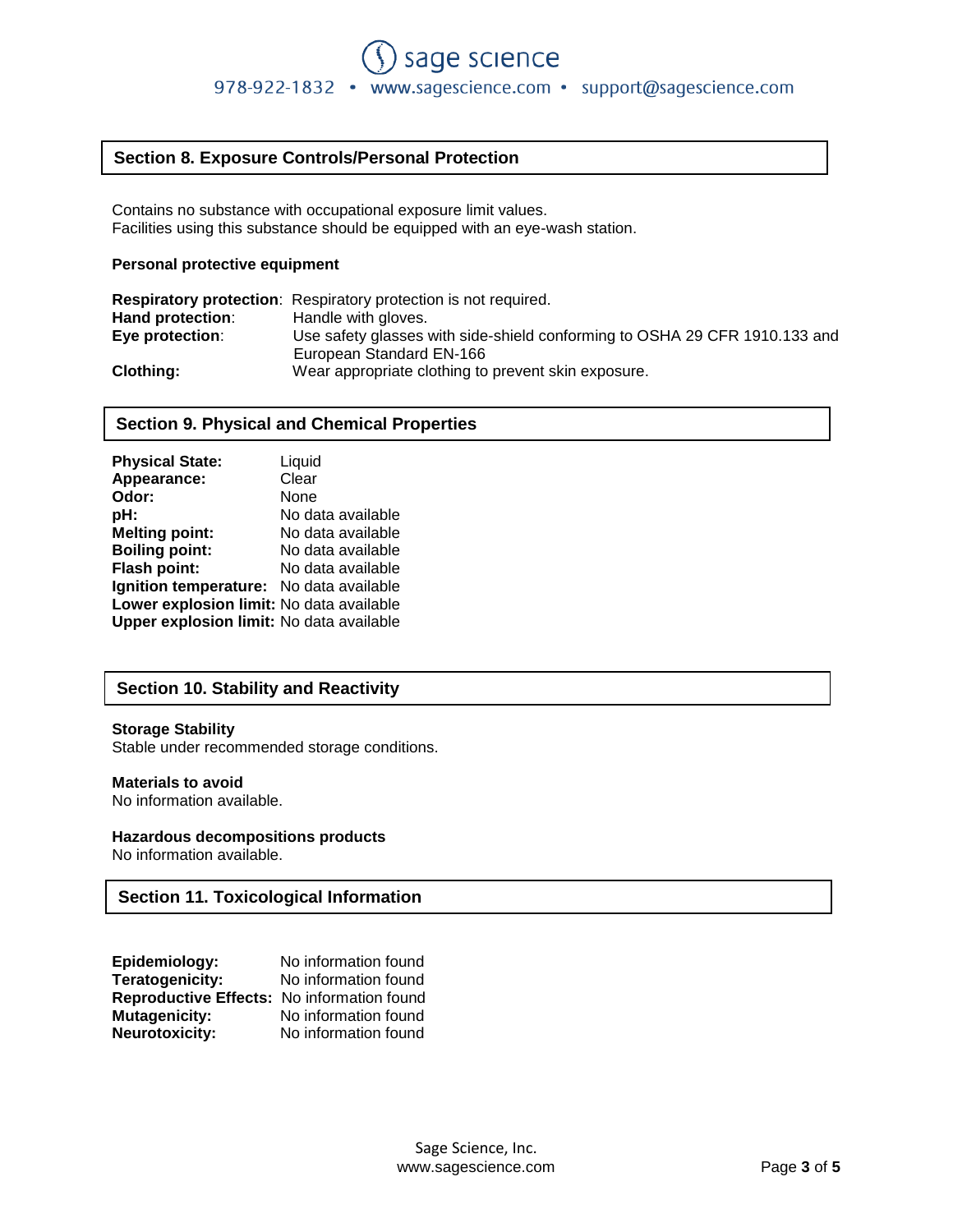# sage science 978-922-1832 • www.sagescience.com • support@sagescience.com

# **Section 12. Ecological Information**

No information available.

# **Section 13. Disposal Considerations**

#### **Product**

Observe all federal, stated, and local environmental regulations.

#### **Contaminated packaging**

Dispose of as unused product.

#### **Section 14. Transport Information**

**DOT (US)** Not dangerous goods.

**IMDG** Not dangerous goods.

. **IATA** Not dangerous goods.

#### **Section 15. Regulatory Information**

#### **US Federal**

**OSHA** Irritant. Not considered highly hazardous.

#### **SARA 302 Components**

No chemicals in this material are subject to the reporting requirements of SARA Title III, Section 302.

#### **SARA 313 Components**

This material does not contain any chemical components with known CAS numbers that are reportable under SARA Title III, Section 313.

#### **US State**

Materials are not present on state lists from CA, PA, MN, MA, FL, or NJ.

#### **California Prop 65**

California No Significant Risk Level: None of the chemicals in this product are listed.

#### **TSCA**

This product does not contain components listed on the TSCA inventory.